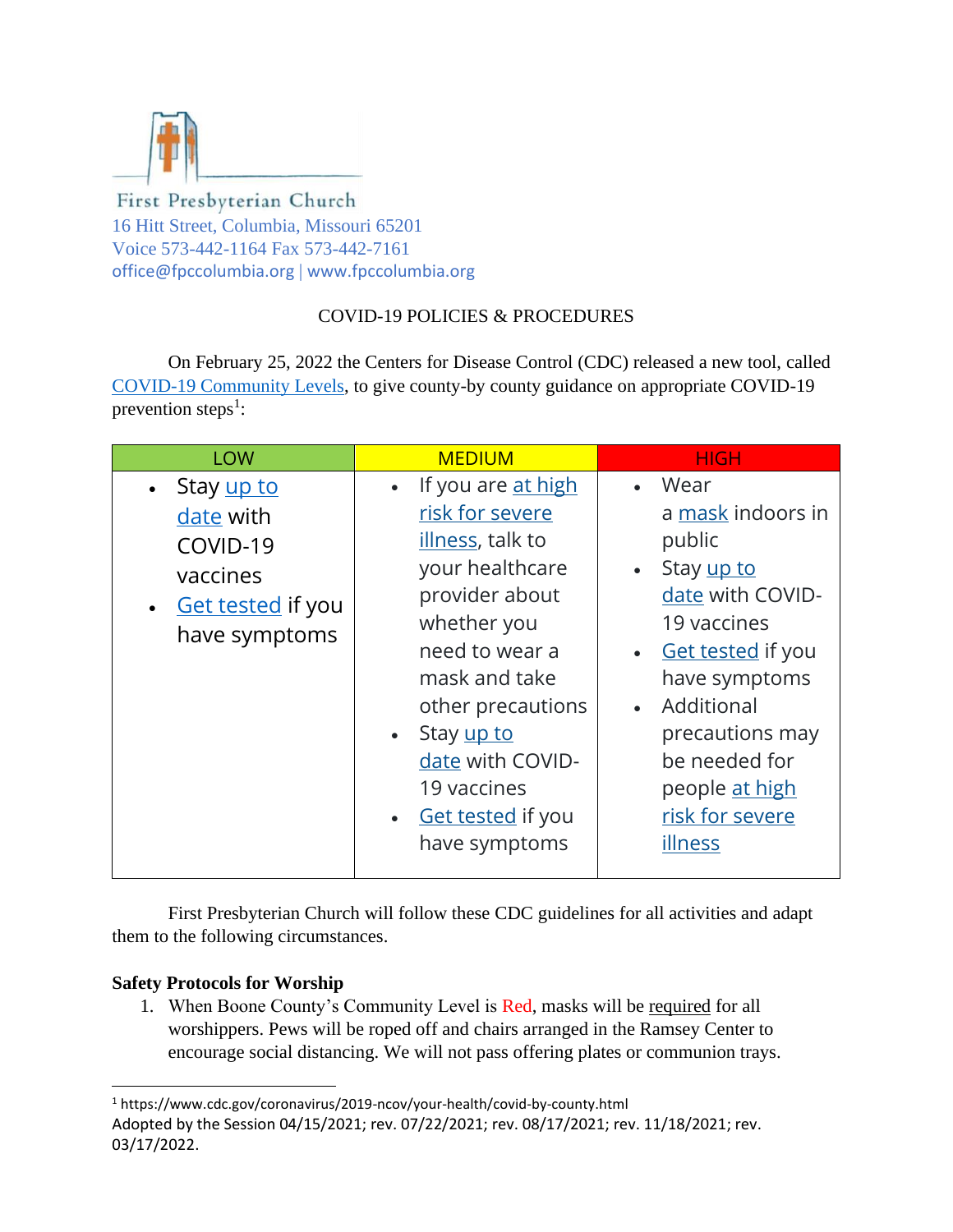Bulletins will be available for pickup in the narthex or Welcome Center. Bulletins will also be available for download via QR code. Offering plates will be in the narthex for worshippers to drop off offerings, and prayer request/contact info slips.

- 2. When Boone County's Community Level is Yellow, masks will be recommended for worshippers. Mask usage for children and teens will be at the discretion of their parent(s). All the other prevention steps listed in #1 above will continue to be implemented.
- 3. When Boone County's Community Level falls to Green for a period of three weeks in a row (21 days), masks will neither be required nor recommended. Any worshipper is free to wear a mask if they choose to do so. Mask usage for children and teens will be at the discretion of their parent(s). The Worship Team will evaluate all other prevention steps (roping off pews, not passing offering plates, etc.) and make a recommendation to the Session about their continued implementation.
- 4. We encourage anyone with COVID-19 symptoms (fever, aches, chills, cough, etc.) to worship online.
- 5. The Early Childhood center will continue to be staffed. The family room off the sanctuary will be open and available to families with children.
- 6. Restrooms, the narthex, and the Welcome Center will be stocked with disinfectants/wipes. High touch surfaces will be disinfected after services.

### **Safety Protocols for Children's and Youth Ministries**

All persons in the Early Childhood Center are required to wear a mask, regardless of vaccination status. Anyone in close contact  $(6)$  with children aged two to five, regardless of vaccination status, is required to wear a mask. This policy will be re-evaluated based on CDC recommendations and the availability of a vaccine for children aged five and under.

Activities for children and youth ages six and up will follow the CDC's Community Levels guidelines. When Boone County's Community Level is Red, children and teenagers will be required to wear a mask. When Boone County's Community Level is **Yellow**, mask usage will be recommended for children and teens. When Boone County's Community Level falls to Green for three weeks in a row (21 days), masks will neither be required nor recommended for children and teens. Any child or teenager is free to wear a mask at any time.

Children and/or Youth exhibiting the following symptoms should remain at home:

- A temperature of 100.4 degrees or greater (As a guideline, children/youth should be fever free for 24 hours without the assistance of fever reducing medication.)
- Cough
- Shortness of Breath or difficulty breathing
- Nausea/Vomiting with associated signs of illness within the previous 24 hours
- Fatigue
- Headache
- New loss of taste of smell
- Sore throat
- Diarrhea
- Unusual or unexplained rash

Adopted by the Session 04/15/2021; rev. 07/22/2021; rev. 08/17/2021; rev. 11/18/2021; rev. 03/17/2022.